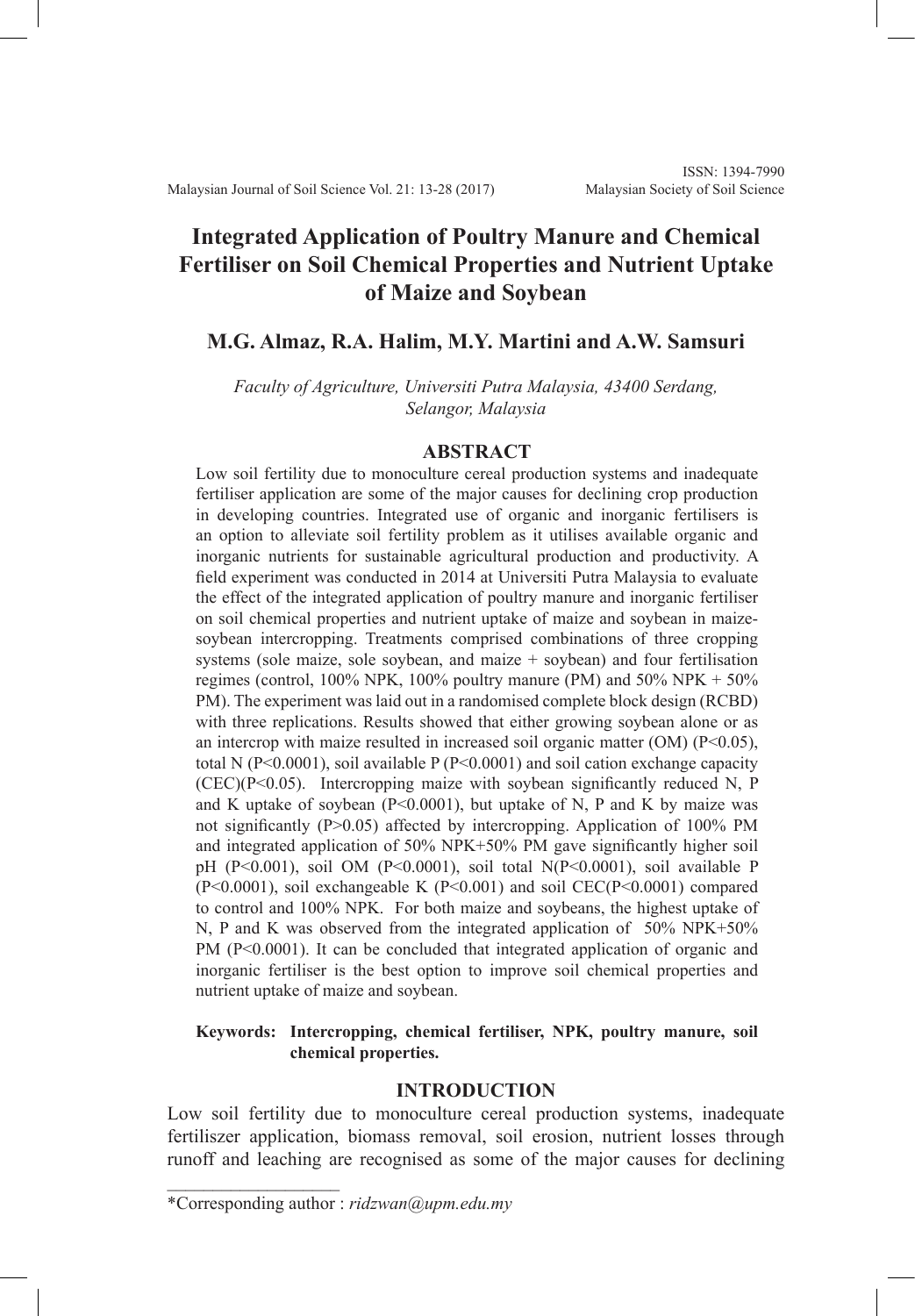crop production in developing countries (Negassa *et al*. 2007). Application of inorganic fertilisers is considered the most efficient way to reverse soil nutrient depletion and improve crop production (Bationo *et al.*, 2007). However, the use of inorganic fertilisers in developing countries is insignificant as most of the smallholder farmers cannot afford even a single bag to apply to their crops (Tesfa *et al*., 2001). Continuous use of chemical fertilisers in intensive cropping systems leads to increased soil acidity and nutrient imbalance which adversely affects soil health due to their susceptibility to losses through gaseous form and by leaching (Amoah *et al.*, 2012). These effects can be alleviated through the use of organic fertilisers which can improve soil physical and chemical properties. Palm *et al.*  (1997) reported that organic manure improved organic matter and soil nutrient availability (N, P and K) through the total nutrients added by controlling net mineralisation-immobilisation patterns. Poultry manure is considered as one of the best organic manures as it contains both macro-and micronutrients (Dekisissa *et al.*, 2008). However, application of organic manure alone to sustain soil and crop productivity is inadequate due to their relatively low nutrient content and slow release of nutrients (Negassa *et al*., 2007).

Hence, neither the chemical fertilisers nor the organic sources can exclusively achieve the sustainable productivity of soils as well as crops under highly intensive cropping systems. To achieve sustainability of soil fertility and crop productivity, integrated use of organic manures and inorganic fertilisers together with other fertilisation practices like intercropping with legumes are very important. Integrated use of poultry manure and inorganic fertiliszer was has been shown to improve soil pH, organic matter content, cation exchange capacity and soil N, P, and K status (Amusan *et al.*, 2011).

Maize (*Zea mays* L) and soybean (*Glycine max* L. Merril) are important cereal and legume crops in the world respectively. Maize has high yield potential compared to any other cereal crops and therefore has a high requirement for nutrients, especially nitrogen (N), phosphorus (P) and potassium (K). Soybean (*Glycine max* L. Merril) has a capability of supplying nitrogen for its growth and component cereals through symbiotic nitrogen fixation, thus reducing the requirement for costly and environmentally polluting nitrogen fertilisers (Zerihun *et al.*, 2013). Maize takes up high amounts of N, P and K from the soil, while soybean derives a significant part of its N uptake from biological nitrogen fixation and P and K uptake from the soil (Roy *et al*., 2006). Therefore, it is important to ensure that the overall supply of soil N, P and K is sufficient for high yields (Roy *et al.*, 2006). An integrated application of organic and inorganic fertilisers appears to be an ideal method to meet nutrient requirements of crops rather than a sole application of either source. The synergistic effect of organic and inorganic sources on mineralisation and continued supply of essential nutrients improved soil chemical properties and uptake of nutrients, thus enhancing crop yield (Adeniyan and Ojeniyi, 2005). Therefore, this study was aimed to evaluate the effects of integrated application of poultry manure and inorganic fertiliszer on soil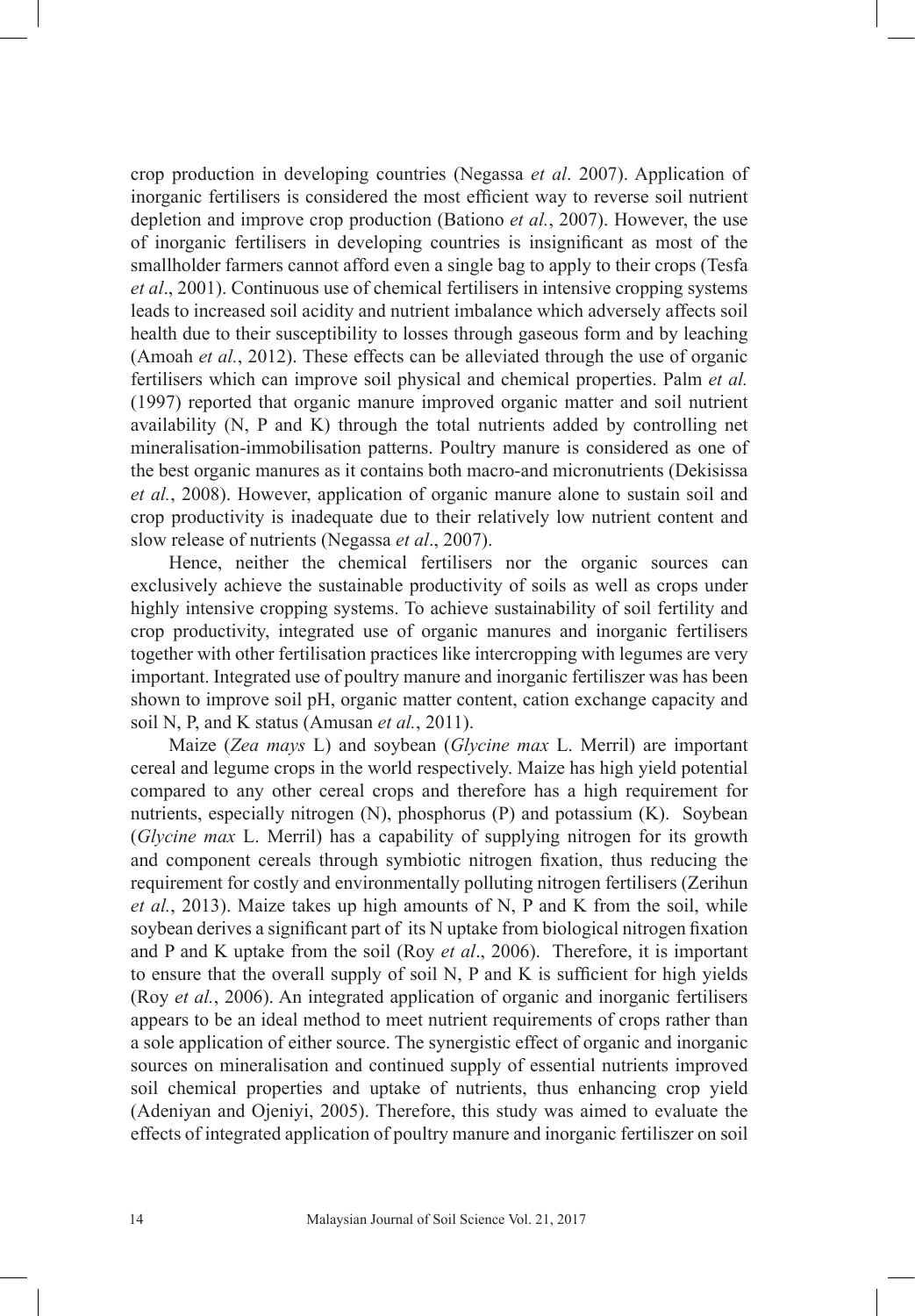chemical properties and nutrient uptake of maize and soybean in maize-soybean intercropping. soybean/maize mixture at Bako, Western Ethiopia. *African Journal of Agricultural* 

#### **MATERIALS AND METHODS** *Research .* **8(29):** 3921-3929

#### *Site Description*

An experiment was conducted at Field 2, Universiti Putra Malaysia (UPM) Serdang, Selangor, Malaysia (latitude 3: 02' N, longitude of 101: 42' E and altitude  $31 \text{ m}$  above sea level. Total annual rainfall in the year  $2014$  was approximately 1623.5 mm. Mean annual minimum and maximum temperatures were 24.5°C and  $32.2^{\circ}$ C, respectively, while the mean relative humidity was 78.9%.

The experimental soil was classified as Bungor series (Typic Paleudult) according to USDA soil taxonomy. Data on initial physico-chemical properties of soil at the experimental site are presented in Table 1. The data indicated that the soils were sandy loam, slightly acidic, low in organic matter (OM), total nitrogen (N), available phosphorus (P), cation exchange capacity (CEC) and exchangeable potassium (K).

| Initial chemical properties of the soil used in the experiment         |              |                 |  |  |  |  |  |  |
|------------------------------------------------------------------------|--------------|-----------------|--|--|--|--|--|--|
| Initial chemical properties of the soil used in the experiment $(n=3)$ |              |                 |  |  |  |  |  |  |
| <b>Soil Properties</b>                                                 |              | Value $(+ S.E)$ |  |  |  |  |  |  |
| pH                                                                     |              | $5.62 + 0.19$   |  |  |  |  |  |  |
| Total $N(\%)$                                                          |              | $0.08 \pm 0.01$ |  |  |  |  |  |  |
| Available P (mg $kg^{-1}$ )                                            |              | $16.0 \pm 1.95$ |  |  |  |  |  |  |
| $K$ (cmol <sub>c</sub> kg <sup>-1</sup> )                              |              | $0.33 \pm 0.12$ |  |  |  |  |  |  |
| $CEC$ (cmol <sub>c</sub> kg <sup>-1</sup> )                            |              | $14.5 \pm 0.37$ |  |  |  |  |  |  |
| $OM(\% )$                                                              |              | $2.2 + 0.32$    |  |  |  |  |  |  |
| Texture                                                                |              | Sandy loam      |  |  |  |  |  |  |
|                                                                        | Clay $(\% )$ | 18.98           |  |  |  |  |  |  |
|                                                                        | Sand $(\% )$ | 65.73           |  |  |  |  |  |  |
|                                                                        | Silt $(\%)$  | 15.29           |  |  |  |  |  |  |
|                                                                        |              |                 |  |  |  |  |  |  |

TABLE 1

CEC = Cation Exchange Capacity, OM= organic matter, S.E= standard error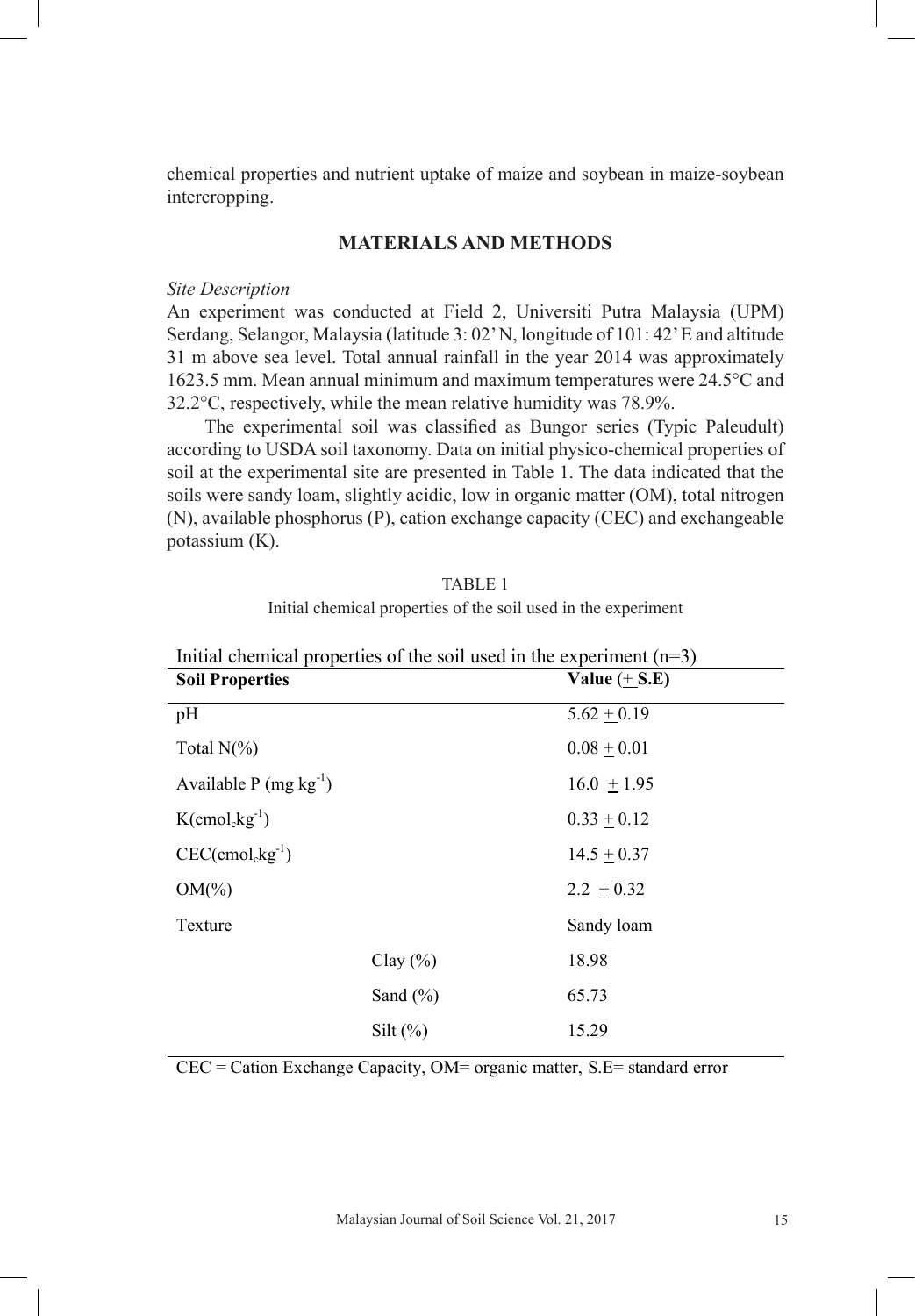#### *Experimental Design and Treatments*

The experimental design was a three by four factorial combinations of cropping systems (sole maize, sole soybean, and combination of maize  $+$  soybean), and fertilisation (control,  $100\%$  NPK,  $50\%$  NPK +  $50\%$  poultry manure (PM) and 100% PM), laid out in Randomiszed Complete Block Design (RCBD) with three replications. A plot size of 3.6 m x 3 m was used for all treatments. The sole maize and soybean were seeded in six rows spaced 60 cm between rows in the monoculture plots. Maize and soybean were intercropped in 1:1 alternate row, i.e. 60 cm row spaced between maize crop and soybean was planted between two rows of maize crops. The spacing between plants for maize was 25 cm and for soybean was 15 cm.

The amount of PM was based on N equivalent and applied on a dry weight basis two weeks before planting.The amounts of PM in sole maize and intercropping plot were 3 t ha<sup>-1</sup> and in sole soybean plot, it was  $0.4$  t ha<sup>-1</sup>. The 50% PM treatment received half the rate of the PM treatment. The chemical composition of PM is presented in Table 2. The rates of N.P<sub>2</sub>O<sub>5</sub>.K<sub>2</sub>O for 100% NPK treatment were, 120:60:40 kg ha<sup>-1</sup> (N:P<sub>2</sub>O<sub>5</sub>: K<sub>2</sub>O) and 20:60:40 kg ha<sup>-1</sup> (N: P<sub>2</sub>O<sub>5</sub>)  $: K<sub>2</sub>O$ ) for maize and soybean, respectively. The intercropped plots received the recommended fertiliszer rate of maize ( $N$  :  $P_2O_5$ :  $K_2O$  at 120:60:40 kg ha<sup>-1</sup>). The full dose of P and K and one-third of N fertiliszer were applied at planting time. The remaining two-thirds of N fertiliszer was applied at the 8-leaf stage of maize, while for soybean plots, the entire dose of NPK was applied at planting. All other agronomic practices were kept uniform for all treatments.

#### *Soil Sampling and Chemical Analysis*

Composite initial soil samples at a depth of 0-30 cm were taken from ten random spots within the experimental site prior to treatment application and after harvest from each plot. The composite samples were air-dried, sieved to pass through a 2-mm mesh and analysed for selected physico-chemical properties, including texture (percentage of sand, silt, and clay), pH, total nitrogen, organic matter content, available phosphorus, exchangeable K and cation exchange capacity (CEC).

| <b>Nutrient Element</b> | Percent content |
|-------------------------|-----------------|
| pH                      | 7.10            |
| N                       | 4.50            |
| P                       | 1.08            |
| K                       | 1.66            |
| Ca                      | 1.43            |
| Mg                      | 0.60            |

TABLE 2: Chemical composition of the poultry manure (PM) used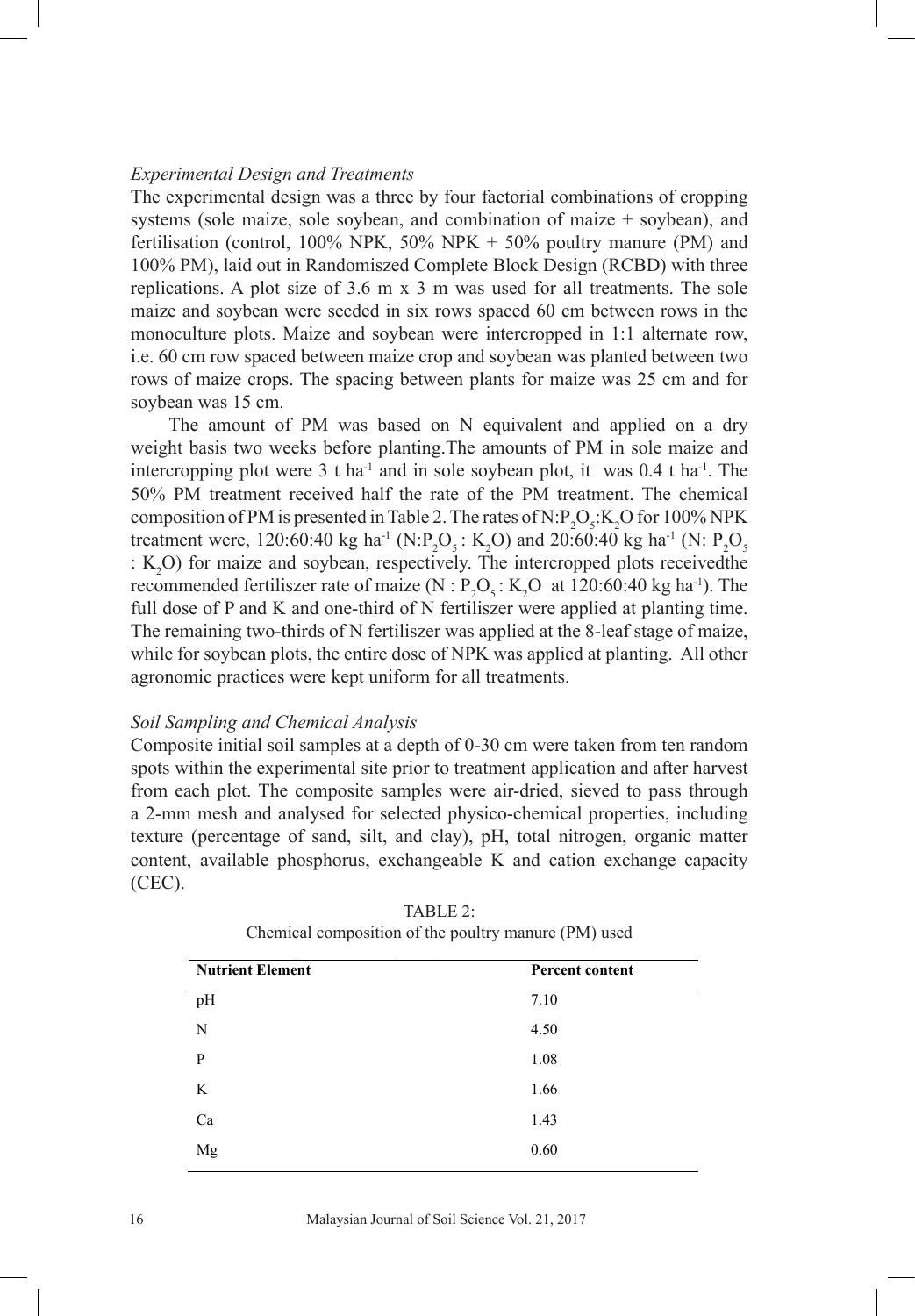The soil organic carbon content, total nitrogen and sulfur were determined by dry combustion with CHNS LECO analyszer (Jimenez and Ladho, 1993). Soil pH was determined using the glass electrode pH meter in a 1:2.5 soil to water ratio (Van Reeuwijk, 1992), and CEC was measured by ammonium acetate method  $(NH<sub>4</sub>OAC)$  by saturating the soil with 1N NH<sub>4</sub>OAC and displacing it with 1N  $K_2SO_4$  (Chapman, 1965). Exchangeable K was extracted with 1N NH<sub>4</sub>OAc at pH 7 and the extract was read using an atomic absorption Spectrophotometer (Perkin-Elmer, Massachusetts, USA). Available phosphorus was determined by the Bray-II method (Bray and Kurtz, 1945) and determined by an auto-analyzer (Lachat instrument, WI, USA). Soil texture was determined by the pipette method (Day, 1965). The texture class was determined using the United States Department of Agriculture (USDA) soil textural triangle.

### *Plant Sampling and Chemical Analysis*

At harvest, maize and soybean plants were sampled for nutrient analysis. Five plants were sampled from the middle rows of each plot. The plant samples were oven-dried at 70  $\degree$ C for 72 hours and dry weight was recorded. The grain and stover samples were grinded separately to pass through a 1mm sieve in a Thomas-Wiley laboratory Mill (Thomas Scientific, Swedesboro, NJ). The ground materials were digested in  $H_2SO_4$  and  $H_2O_2$  using a Seal Digestion Block (Foss Tecator, Hilleroed, Denmark) at a temperature of  $285 \degree C$  in accordance with the method described by AOAC (1995). The N and P contents in the digested samples were determined using an autoanalyser (Lachat instrument, WI, USA) and K content was determined using an atomic absorption spectrophotometer (Perkin Elmer, Massachusetts, USA).

After the determination of leaf, stem and grain N, P and K contents, uptake of N, P, and K amounts were calculated (Sharma *et al*., 2012).

N,P, or K uptake (kg ha<sup>-1</sup>) = 
$$
\underline{N}
$$
 or  $\underline{P}$  or K content (%) x dry matter (kg/ha)  
100

Total N, P or K uptake  $(kg ha^{-1}) = Leaf N$ , P or K uptake + Stem N, P or K uptake + Grain N, P or K uptake.

#### *Statistical Analysis*

Data were analysed using the analysis of variance (ANOVA) procedure using SAS version 9.3. Least Significance Difference (LSD) at 95% of significance level was used for mean separation determination. Pearson correlation was used to assess relationships between nutrient uptake of maize and soybean and chemical properties of the soil.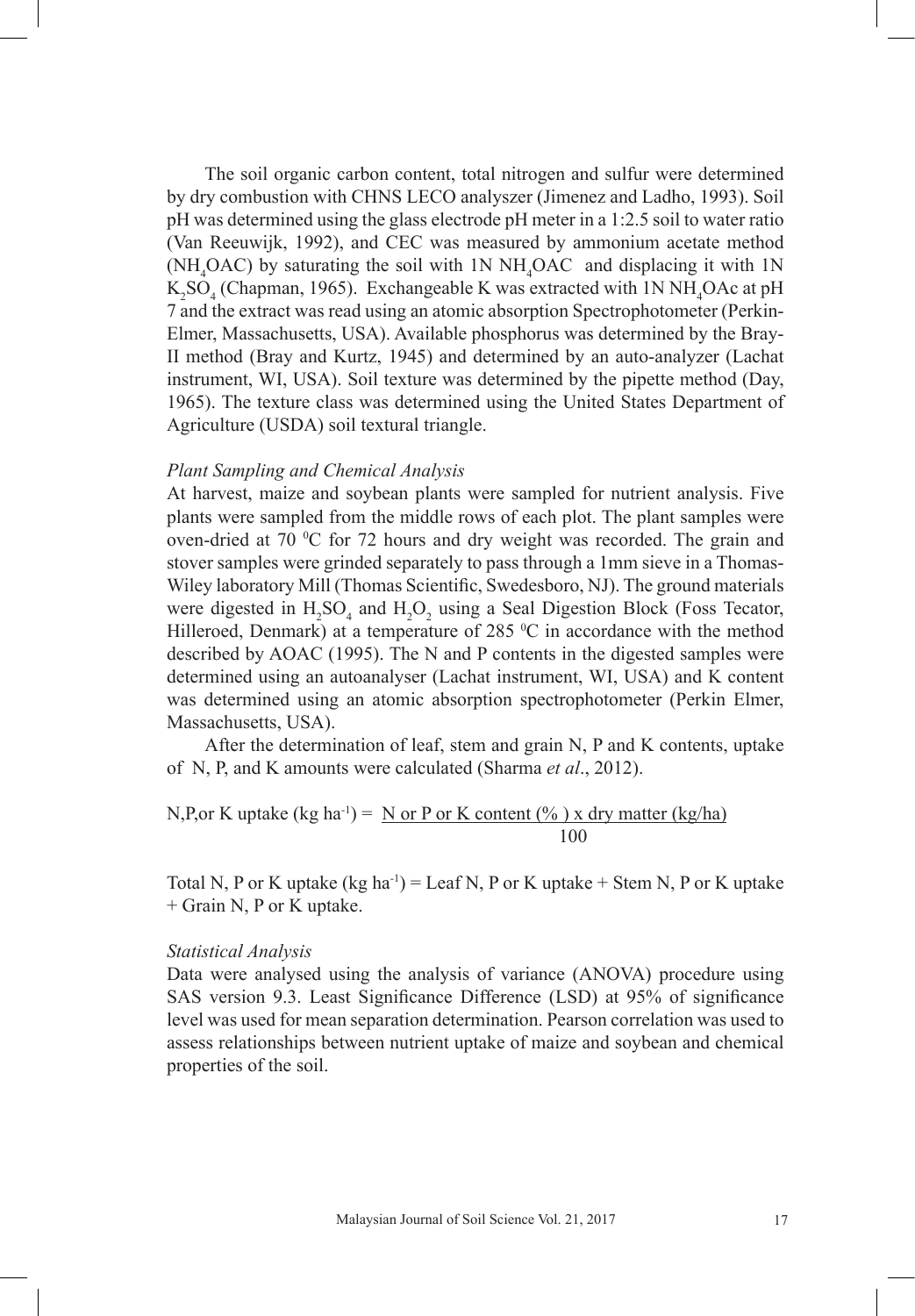#### Nurjanto *et al.*

# **RESULTS AND DISCUSSION**

#### *Soil Chemical Properties*

Soil pH, soil organic matter, soil total N, soil available P, soil exchangeable K and soil CEC were significantly affected (P>0.0001) by fertilisation after harvest. Soil OM (P<0.05), soil total N (P<0.001), soil available P (P<0.001), and soil CEC (P<0.05) were significantly affected by cropping system. However, soil pH and soil exchangeable K were not significantly( $P > 0.05$ ) affected by cropping system (Table 3). An interaction effect was observed between cropping system and fertilisation of the soil CEC(P<0.0001) (Table 4).

Application of 100% PM and 50 % NPK  $+$  50% PM resulted in soil pH increasing from 5.40 to 6.82 and 6.63 in 100% PM and 50% NPK + 50% PM treatment, respectively. Inorganic treatment (100% NPK) showed similar pH with control (Table 3). The higher Ca content of the PM may be responsible for the increase in soil pH (Table 2). In addition, decomposition of organic manure added

Effect of cropping system and fertilisation on soil chemical properties, including soil pH, exchange capacity (CEC) (OM), total N, available  $\mathcal{L}$  and calibration exchange capacity (CEC) (CEC)  $\mathcal{L}$ **FABLE 3** organic matter (OM), total N, available P, exchangeable K, Ca, Mg and cation

|                     | $Cropping$ system $(C)$ |                    |                   |                      |                                  |                      |                     |                             |  |  |
|---------------------|-------------------------|--------------------|-------------------|----------------------|----------------------------------|----------------------|---------------------|-----------------------------|--|--|
| <b>Treatment</b>    | pН                      | OM<br>(%)          | TN<br>(%)         | Av. P<br>$(mg kg-1)$ | Ex.<br>K(cmol.kg<br>$\mathbf{1}$ | Ca<br>$(mg kg-1)$    | Mg<br>$(mgkg^{-1})$ | <b>CEC</b><br>$(cmolckg-1)$ |  |  |
| Sole Maize          | 6.31a                   | 2.13 <sub>b</sub>  | 0.13 <sub>b</sub> | 21.2 <sub>b</sub>    | 0.31a                            | 2.76a                | 0.86a               | 15.9b                       |  |  |
| Sole Soybean        | 6.32a                   | 2.56a              | 0.22a             | 22.4b                | 0.32a                            | 3.12a                | 0.77ab              | 17.9a                       |  |  |
| Intercropping       | 6.21a                   | 2.57a              | 0.17ab            | 26.3a                | 0.35a                            | 2.80a                | 0.74 <sub>b</sub>   | 17.7a                       |  |  |
| LSD <sub>0.05</sub> | $0.39^{ns}$             | 0.19               | 0.05              | 4.05                 | 0.07 <sup>ns</sup>               | $0.12$ <sup>ns</sup> | 0.12                | 1.29                        |  |  |
| P-value             | 0.91                    | 0.03               | < 0.0001          | < 0.0001             | 0.24                             | 0.47                 | 0.04                | 0.007                       |  |  |
| Fertiliszation (F)  |                         |                    |                   |                      |                                  |                      |                     |                             |  |  |
| Control             | 5.40b                   | 2.13 <sub>b</sub>  | 0.11c             | 15.6c                | 0.26 <sub>b</sub>                | 2.20c                | 0.65c               | 12.9d                       |  |  |
| 100% NPK            | 5.81b                   | 2.19b              | 0.14c             | 18.5c                | 0.30 <sub>b</sub>                | 2.02c                | 0.72c               | 14.7c                       |  |  |
| 100% PM             | 6.82a                   | 2.96a              | 0.24a             | 36.0a                | 0.36a                            | 5.12a                | 1.02a               | 22.7a                       |  |  |
| 50% NPK+ 50%        | 6.63a                   | 2.74a              | 0.17 <sub>b</sub> | 25.7 <sub>b</sub>    | 0.39a                            | 3.15b                | 0.86b               | 18.4b                       |  |  |
| PM                  |                         |                    |                   |                      |                                  |                      |                     |                             |  |  |
| LSD <sub>0.05</sub> | 0.41                    | 0.22               | 0.04              | 4.49                 | 0.50                             | 0.76                 | 0.15                | 1.5                         |  |  |
| p-value             | 0.0002                  | < 0.0001           | < 0.0001          | < 0.0001             | < 0.0001                         | 0.007                | 0.01                | < 0.0001                    |  |  |
| $C*F$               | $0.83^{ns}$             | 0.07 <sup>ns</sup> | $0.95^{ns}$       | $0.62^{ns}$          | 0.06 <sup>ns</sup>               | $0.97^{ns}$          | 0.08 <sup>ns</sup>  | < 0.001                     |  |  |
| CV(%)               | 7.1                     | 18.8               | 21.3              | 9.00                 | 21.2                             | 26                   | 18                  | 8.9                         |  |  |

Means followed by the same letter in the same column are not significantly different (LSD  $_{0.05}$ ), ns = nonsignificant at  $\alpha$ =0.05, CV (%) = coefficient of variation, Av. P= available P, EX. K= exchangeable K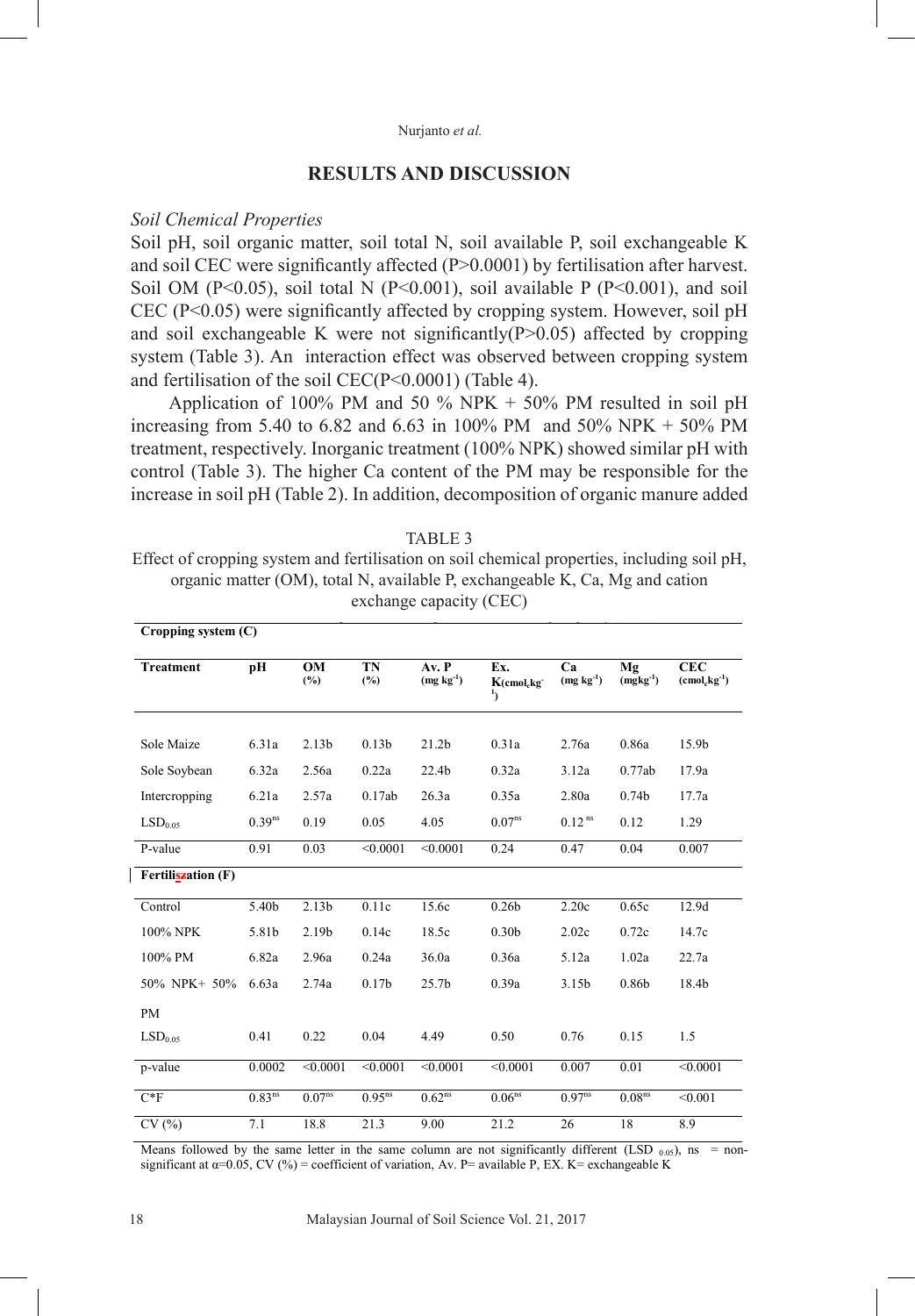basic plant nutrients to the soil that contributed to the increase of in soil pH. This result is in agreement with Islam *et al*. (2013) who reported that the application of PM raised the pH of the soil.

Significantly higher  $(P<0.05)$  OM was observed in intercropping and sole soybean treatment than in the sole maize treatment (Table 3). Ali *et al*. (2015) found higher soil OM in sole soybean treatment than in sole maize. In addition, Matusso *et al*. (2014) reported that soil OM in intercropping treatment was higher than in sole maize treatment. Among fertilisation treatments, soil OM was significantly higher (P<0.0001) in the 100% PM and 50% NPK + 50% PM treatments than in sole 100% NPK and control treatment. An increase in soil OM in the PM treatment may be due to the effects of manure, which act as the storehouse of different plant nutrients. Zhao *et al*. (2009) reported that the application of organic manure singly or in combination with inorganic fertiliszer resulted in higher OM content than the exclusive application of chemical fertilisers (NPK).

Significantly higher soil N was observed in sole soybean treatment than in the sole maize treatment (Table 3). In which ever plot soybean crop was grown, total N was significantly higher  $(P<0.001)$  compared to maize crop. The increase in the total nitrogen was probably due to the ability of the soybean to fix atmospheric N in the soil through symbiotic N fixation. Matusso et al. (2014) reported that mineral N was significantly affected by the intercropping treatment and the highest N was observed from a sole soybean treatment.

Regarding fertilisation treatments, total N was significantly higher in the 100% PM and 50% NPK + 50% PM treatment than in 100% NPK and control treatment (P<0.001). Application of 100% NPK and control treatment were not significantly different between each other in soil total N. This may be due to the N from inorganic fertiliszer being rapidly used up by the plant or could have leached (Masaka *et al.*, 2015). This finding is in agreement with Datt *et al*. (2013) who observed low N in the inorganic fertiliszer treatment. The high total N in PM treatment was due to the slow release of N during mineralisation of PM. Similarly, higher total N in integrated treatments may be due to the fact that integration of organic and chemical fertilisers increased the mineralisation owing to the narrow C/N ratio. This result is in agreement with Ayeni and Adetunji (2010) who reported PM and their combinations with NPK fertiliszer increased soil OM, N, P and K in soil.

Available P increased from 21.2 and 22.4mg/kg in mono crop of maize and soybean respectively, to 26.3mg/kg in intercropping which may be due to more efficient utilisation of plant nutrients in intercropping than in mono cropping (Miyazawa *et al*., 2010). As there is a synergistic relation of N with P, K, and S, this might have helped in increasing the soil available P in sole soybean treatment than in sole maize treatment (Vidyavathi *et al.*, 2012b). The result is supported by Khan et al. (2014) who found that intercropping can increase soil available nutrients and improve soil fertility compared to sole cropping. Application of 100% PM resulted in available P that was significantly higher than in control and 50% PM + 50% NPK treatments (P<0.0001). The combined application of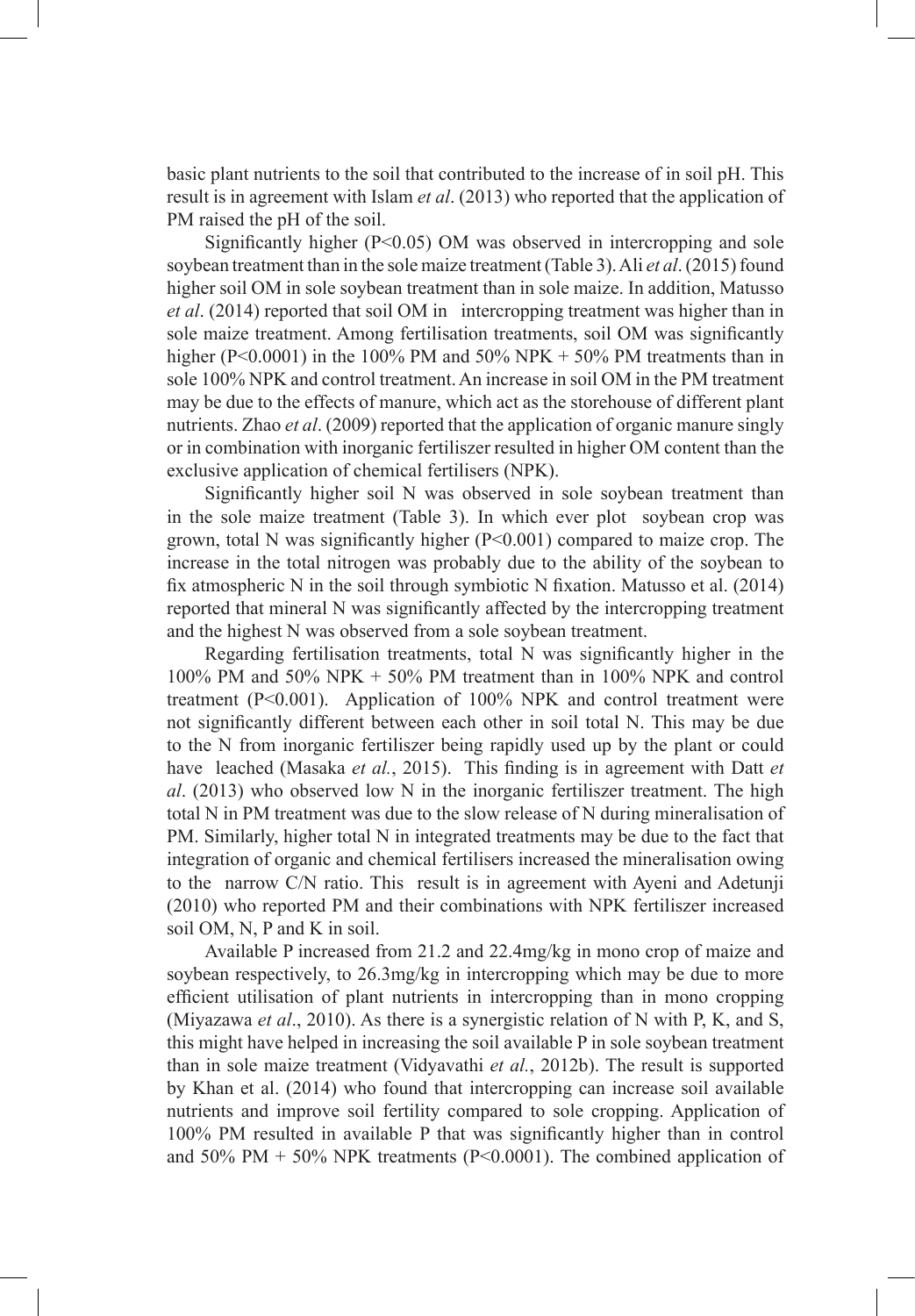inorganic fertilizser and PM gave higher soil P concentration compared to the control and 100% NPK fertiliszer treatments. An increase in soil available P in 100% PM treatments may be due to mineralisation of organic P and production of organic acids that makes soil P more available and reduces P fixation. This result corroborates the findings of Islam *et al*. (2013), who explained that soils treated with either organic fertilisers or, inorganic fertilisers or combination of these fertilisers, higher values of available P will be obtained compared to the control treatments. Boateng et al. (2006) also reported that the application of PM increased soil available P by 31% compared to the control treatment.

Exchangeable K was significantly higher in 100% PM and 50% NPK+50% PM treatments than control treatment (P<0.0001). The increase in soil exchangeable K in a combined application of inorganic and organic fertiliszer treatments may be due to the direct of potassium addition in the soil K pool. This result is supported by Islam *et al*. (2013) who reported that soil exchangeable K increased when organic or both organic and chemical fertilisers were applied. Ahmad *et al*. (2013) also reported that the highest soil OM, total N, available P and exchangeable K, after maize was harvested, was from treatments receiving organic sources with 50% of recommended NPK fertilisers.

In the sole maize cropping system, soil CEC under application of 100% PM was not significantly different  $(P>0.05)$  from combined application of 50%  $NPK + 50\%$  PM (Table 4). However, in sole soybean and maize + soybean intercropping system, soil CEC under application of 100% PM was significantly higher ( $P \le 0.0001$ ) than in combined application of 50% NPK + 50% PM. The increase in soil CEC with PM application was due to the addition of basic cations in the soil such as K, Mg and Ca from the decomposition of poultry manure (Table 3). Adekayode and Ogunkoyaka (2011) reported higher soil total N, available P, exchangeable K and CEC in organic compost treatments compared to NPK fertiliszer treatments.

|                     |                   | $CEC$ (cmol <sub>c</sub> kg <sup>-1</sup> ) |                   |  |  |  |
|---------------------|-------------------|---------------------------------------------|-------------------|--|--|--|
| Fertiliszation      | Cropping system   |                                             |                   |  |  |  |
|                     | <b>Sole Maize</b> | Sole Soybean                                | Maize + Soybean   |  |  |  |
| Control             | 12.8b             | 12.8c                                       | 13.1c             |  |  |  |
| 100% NPK            | 138h              | 13.8c                                       | 13.6c             |  |  |  |
| 100% PM             | 18.2a             | 26.3a                                       | 23.7a             |  |  |  |
| 50% NPK+50% PM      | 16.6a             | 18.8b                                       | 20.3 <sub>b</sub> |  |  |  |
| LSD <sub>0.05</sub> | 2.67              | 2.95                                        | 2.06              |  |  |  |
| p-value             | < 0.0001          | < 0.0001                                    | < 0.0001          |  |  |  |

TABLE 4

IABLE 4<br>Interaction effects of cropping systems and fertilisation on soil cation exchange capacity (CEC)

Means followed by the same letter in the same column are not significantly different(LSD  $_{0.05}$ )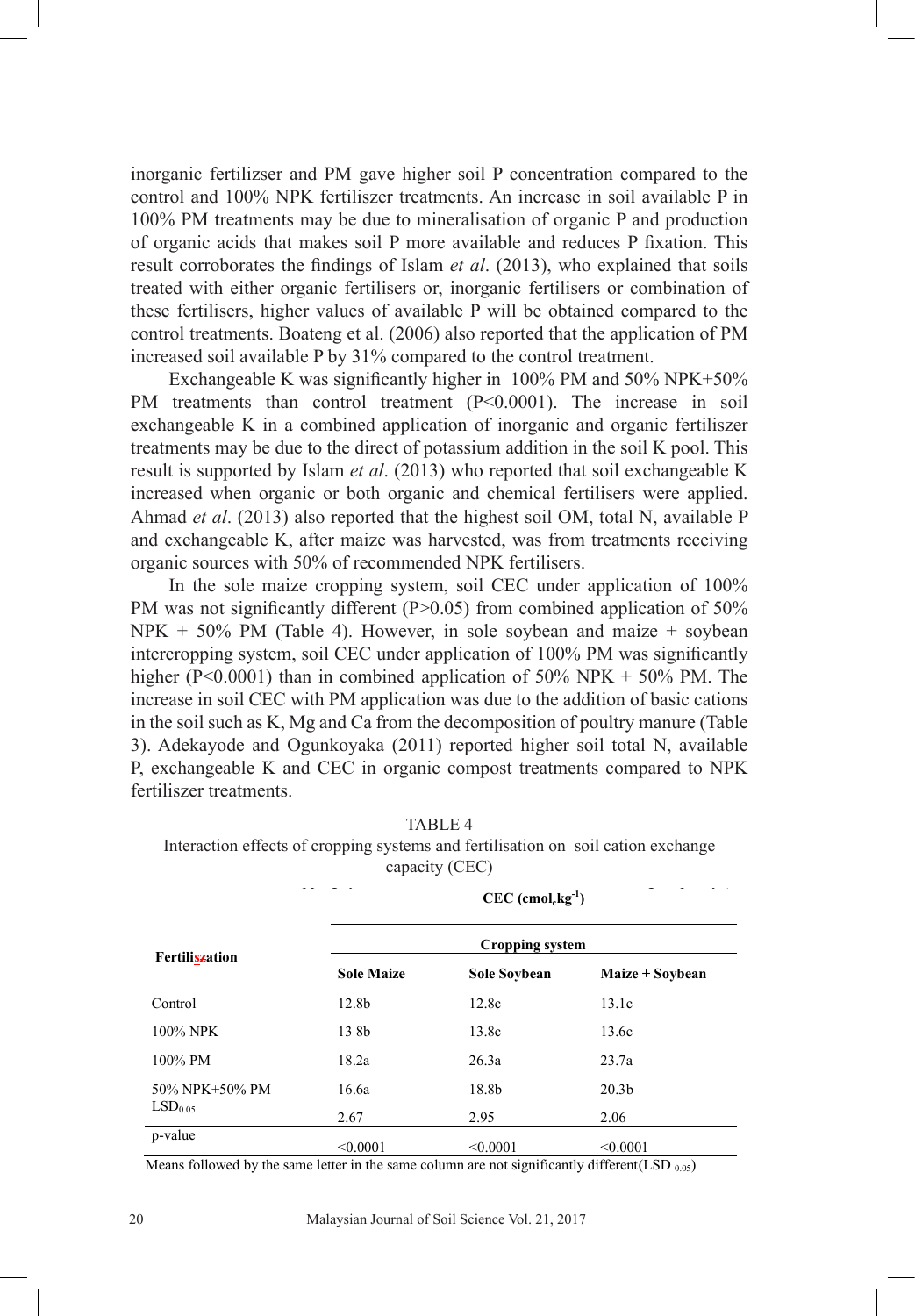Further, the increased soil CEC in sole soybean treatment compared to sole maize treatment was associated with a rise in soil organic matter content in sole soybean treatments (Table 4). Bronick and Lal (2005) reported the positive effect of legume intercropping on soil CEC.

# *Nutrient Uptake of Maize and Soybean*

Uptake of N, P and K of soybean was not significantly affected by cropping system (P>0.05) (Table 6). However, N, P and K uptake by soybean wasreduced (P<0.0001) when intercropped with maize compared to monocropped soybean (Table 5) (Author: Table 5 should be cited before Table 6) . The reduction of N uptake of soybean in an intercropping treatment may be due to the shading effect of the tall maize that limited photosynthetic assimilation of soybean which thereby indirectly influenced the process of nodulation or N fixation and (Table 6) N uptake. P and K uptake of soybean was reduced due to the more competitive ability of maize with respect to the uptake of nutrients from the rhizosphere, as maize had a greater root length than soybean. The result is in line with Matusso *et al.* (2013) who reported that N, P and K uptake by soybean was significantly higher in monocropping than intercropping. Similarly, Prajapat *et al*. (2015) reported that the cropping system adopted had a significant effect on N, P, and K, uptake of soybean.

Among fertilisation treatments, the highest uptake of N, P and K by maize and soybean werewas recorded in the application of  $50\%$  NPK +  $50\%$ PM (P<0.0001) followed by sole application of 100% PM and 100% NPK (Table 5). In contrast, the control treatments had the lowest N, P, and K uptake. An increase in nutrient uptake in a combination of NPK and PM may be due to the increase in supply of NPK directly through the organic and inorganic source to the crop, the reduction in losses of nutrient from the soil solution and the increase in nutrient use efficiency (Dubey *et al*., 2012). Therefore, the high nutrient uptake in combined application of 50% NPK  $+$  50% PM treatment is attributed to the relative availability of N, P and K throughout the cropping seasons as the nutrients from inorganic sources were available to the crop in the early stages; in the later stages of crop growth, the slow and continuous release of nutrients from the organic source became available. Moreover, the highest N uptake of soybean in combined application of organic and inorganic fertiliser might be due to increased nodulation (Table 6). The result is in line with Tagoe *et al*. (2008) and Verde *et al*. (2013) who observed higher N, P, and K uptake by soybean under application of organic manure and in combination with inorganic fertiliser. Similarly, Shashidhar *et al*. (2009) and Vidyavathi *et al.* (2012a) reported that integrated fertilisation practices give significantly higher uptake of N, P and K by maize when compared to the sole application of inorganic and organic fertilisers.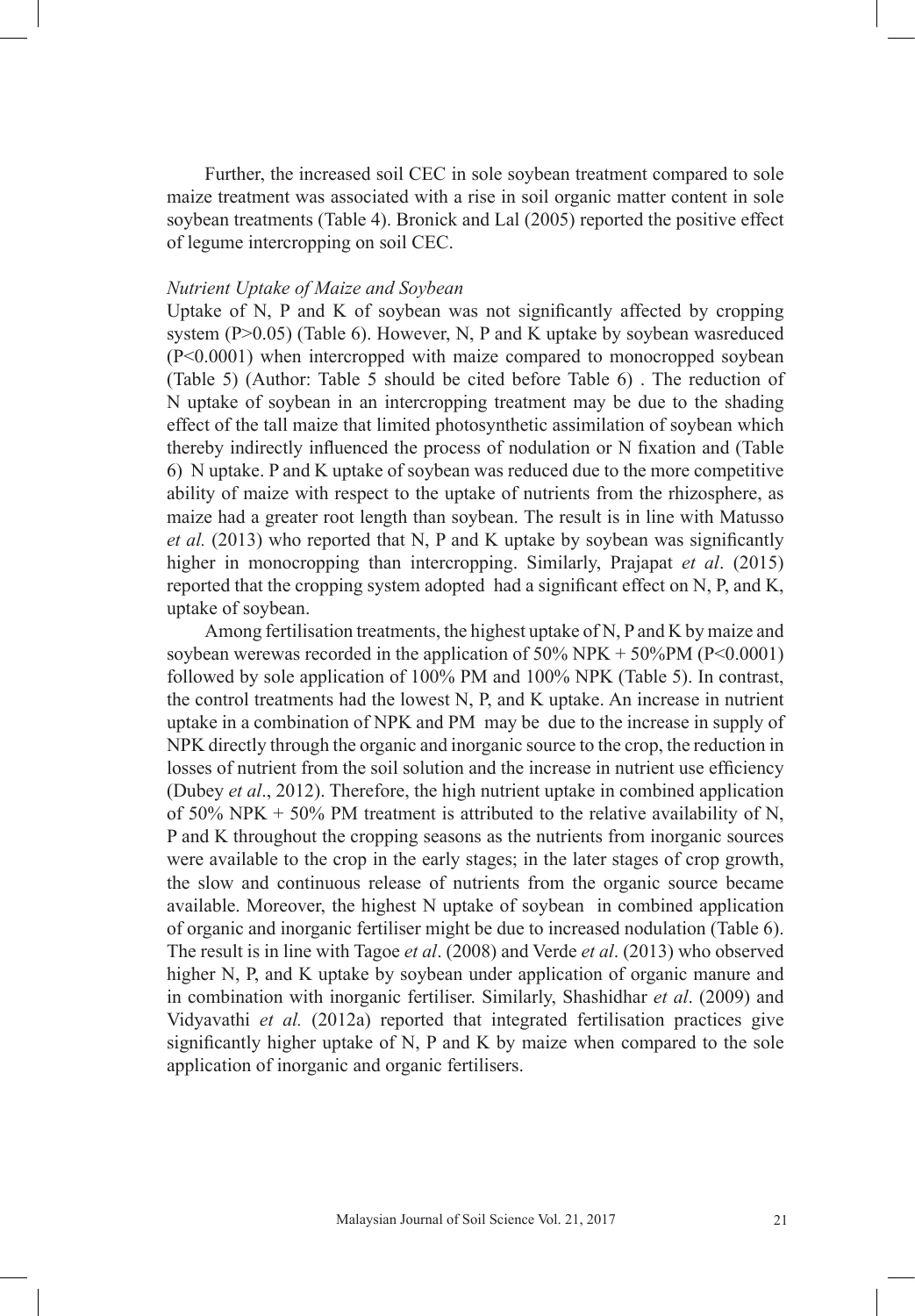| Treatment           | N uptake<br>$(kgha^{-1})$ | P uptake<br>$(kg ha-1)$ | K uptake<br>$(kg ha-1)$ | N uptake<br>$(kg ha-1)$ | P uptake<br>$(kg ha-1)$ | K uptake<br>$(kg ha-1)$ |
|---------------------|---------------------------|-------------------------|-------------------------|-------------------------|-------------------------|-------------------------|
| Sole maize          | 51.0a                     | 10.5a                   | 23.6a                   | -                       |                         | -                       |
| Sole soybean        | -                         | -                       | -                       | 52.5a                   | 38.1a                   | 46.9a                   |
| Maize + soybean     | 47.8a                     | 10.4a                   | 21.1a                   | 38.5b                   | 23.9 <sub>b</sub>       | 33.4b                   |
| LSD <sub>0.05</sub> | 5.4 <sup>ns</sup>         | 1.78 <sup>ns</sup>      | 3.2 <sup>ns</sup>       | 3.8                     | 6.6                     | 3.7                     |
| p-value             | 0.78                      | 0.31                    | 0.76                    | < 0.0001                | < 0.0001                | < 0.0001                |
| Fertiliszation (F)  |                           |                         |                         |                         |                         |                         |
| Control             | 27.2c                     | 3.61c                   | 12.2c                   | 21.5c                   | 8.6c                    | 17.9c                   |
| 100% NPK            | 49.1 <sub>b</sub>         | 10.5 <sub>b</sub>       | 24.8b                   | 49.8b                   | 33.3 <sub>b</sub>       | 43.1 <sub>b</sub>       |
| 100% PM             | 51.4b                     | 11.2 <sub>b</sub>       | 22.3 <sub>b</sub>       | 49.9b                   | 37.4b                   | 45.3 <sub>b</sub>       |
| 50 % NPK+ 50% PM    | 70.0a                     | 16.5a                   | 30.1a                   | 60.7a                   | 49.4a                   | 54.4a                   |
| LSD <sub>0.05</sub> | 7.64                      | 2.52                    | 4.5                     | 5.4                     | 8.6                     | 5.3                     |
| p-value             | < 0.0001                  | < 0.0001                | < 0.0001                | < 0.0001                | < 0.0001                | < 0.0001                |
| $C*F$               | 0.35 <sup>ns</sup>        | 0.38 <sup>ns</sup>      | 0.20 <sup>ns</sup>      | $0.57^{ns}$             | 014 <sup>ns</sup>       | $0.12^{ns}$             |
| CV(%)               | 12.49                     | 19.41                   | 16.4                    | 9.5                     | 20.1                    | 10.6                    |

TABLE 5: Effect of cropping system and fertilisation on nutrient uptake of maize and soybean Effect of cropping system and fertiliszation on nutrient uptake of maize and soybean Effect of cropping system and returnsation on mutrem uplane

Means in the same column followed by the same letters are not significantly different (LSD  $_{0.05}$ ), ns= non-significant, ns = non-significant at  $\alpha$ =0.05, CV (%) = coefficient of variation

#### TABLE 6

# Effect of cropping system and nutrient management on number of nodules and photosynthesis rate of soybean

| <b>Treatment</b>               | Photosynthetic rate      | No. Nodules/plant  |  |
|--------------------------------|--------------------------|--------------------|--|
|                                | $(\mu molm^{-2} s^{-1})$ |                    |  |
| Cropping system (C)            |                          |                    |  |
| Sole soybean                   | 22.2a                    | 48.6a              |  |
| Maize +soybean                 | 18.9b                    | 34.7b              |  |
| LSD(p<0.05)                    | 1.53                     | 4.7                |  |
| p-value                        | < 0.0001                 | < 0.0001           |  |
| <b>Nutrient Management (N)</b> |                          |                    |  |
| Control                        | 15.3c                    | 28.7d              |  |
| 100% NPK                       | 21.8ab                   | 37.5c              |  |
| 100% PM                        | 20.2 <sub>b</sub>        | 44.4b              |  |
| 50 % NPK+ 50% PM               | 23.2a                    | 56.0a              |  |
| LSD(p<0.05)                    | 1.81                     | 6.68               |  |
| p-value                        | < 0.0001                 | < 0.0001           |  |
| $C^*N$                         | $0.32^{ns}$              | 0.51 <sup>ns</sup> |  |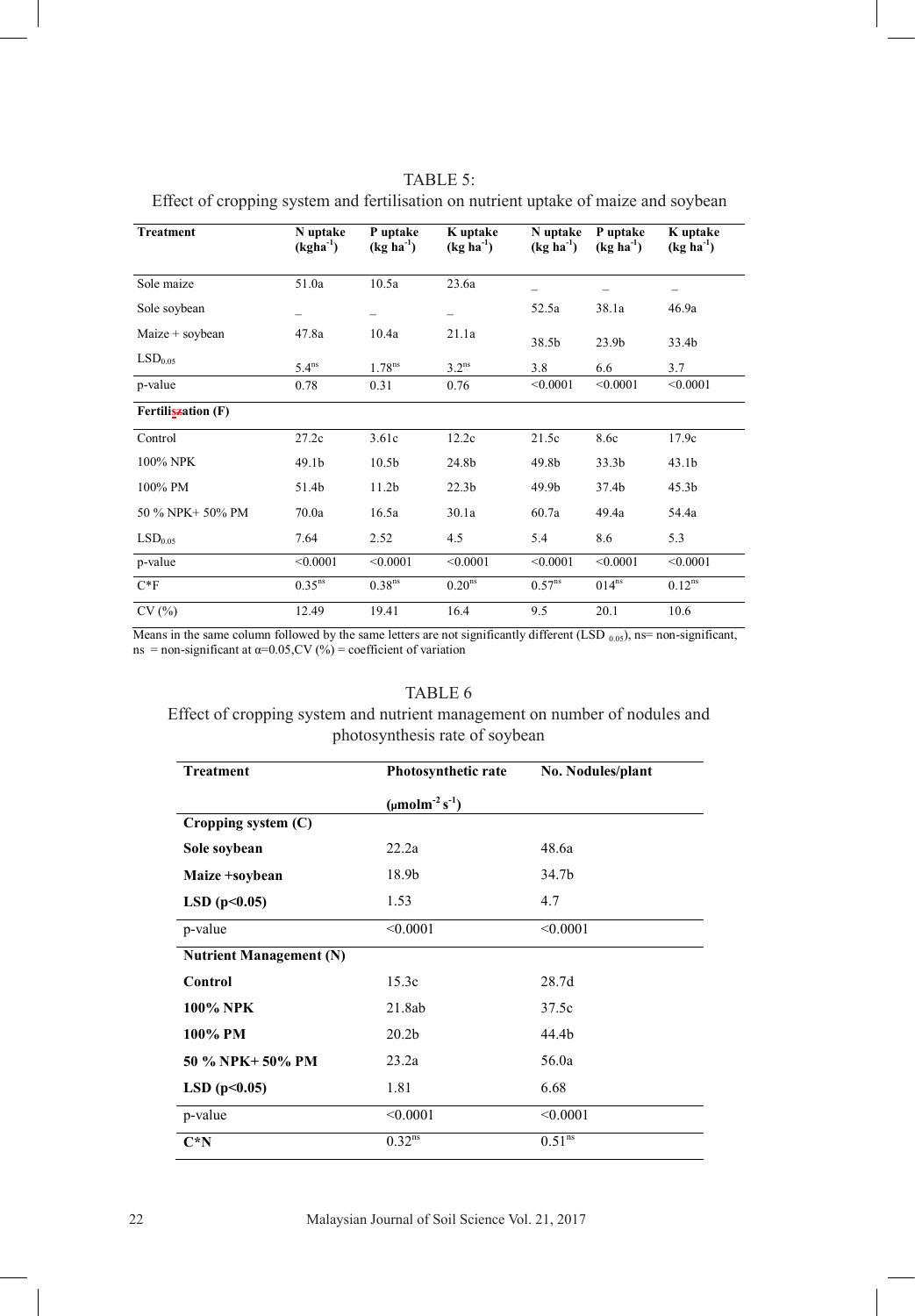Application of sole NPK and PM increased the nutrient uptake over control, which implies that the application of NPK and PM either separately or in combination improves the availability of N, P and K to the maize and soybean. This may be due to the addition of organic manure which improved the soil properties, hence, enhancing N, P and K uptake. The chemical properties of soil were positively correlated with N, P and K uptake of maize (Table 7) and soybean (Table 8). This result is in agreement with Vidyavathi *et al.* (2012b) who reported increased nutrient uptake as soil properties improved. Moreover, the organic fertiliszer might have supplied other nutrients which enhanced N, P and K uptake (Verma *et al.*, 2006).

TABLE 7 Pearson linear correlation coefficients between N, P and K uptake of maize and soil chemical properties

|                                                    | $\mathbf N$<br>uptake<br>$(kg ha-1)$ | P uptake<br>$(kg ha-1)$ | K uptake<br>$(kg ha-1)$ | pН                | OM<br>$(\%)$      | TN<br>$(\%)$       | $\mathbf{P}$<br>Av.<br>$(\rm{mg}\; \rm{kg}^{4})$ | Ex<br>$K$ (cmol $_c$<br>$kg^{-1}$ | <b>CEC</b><br>(cmol <sub>c</sub><br>$kg^{-1}$ |
|----------------------------------------------------|--------------------------------------|-------------------------|-------------------------|-------------------|-------------------|--------------------|--------------------------------------------------|-----------------------------------|-----------------------------------------------|
| N uptake<br>$(kg ha-1)$                            | 1                                    |                         |                         |                   |                   |                    |                                                  |                                   |                                               |
| P uptake<br>$(kg ha-1)$                            | $0.99**$<br>(0.001)                  | 1                       |                         |                   |                   |                    |                                                  |                                   |                                               |
| K uptake<br>$(kg ha-1)$                            | $0.97*$<br>(0.002)                   | $0.97*$<br>(0.02)       | 1                       |                   |                   |                    |                                                  |                                   |                                               |
| pН                                                 | 0.79<br>(0.20)                       | 0.79<br>(0.21)          | 0.69<br>(0.30)          | $\mathbf{1}$      |                   |                    |                                                  |                                   |                                               |
| OM<br>$(\%)$                                       | 0.66<br>(0.30)                       | 0.66<br>(0.33)          | 0.52<br>(0.47)          | $0.98*$<br>(0.02) | $\mathbf{1}$      |                    |                                                  |                                   |                                               |
| TN<br>$(\%)$                                       | 0.51<br>(0.49)                       | 0.52<br>(0.48)          | 0.42<br>(0.57)          | 0.91<br>(0.08)    | 0.93<br>(0.06)    | 1                  |                                                  |                                   |                                               |
| AV. P<br>$(mg kg-1)$                               | 0.52<br>(0.48)                       | 0.53<br>(0.46)          | 0.41<br>(0.58)          | $0.93*$<br>(0.05) | $0.96*$<br>(0.03) | $0.99*$<br>(0.006) | $\mathbf{1}$                                     |                                   |                                               |
| EX. K<br>$(\text{cmol}_c \text{kg}^{-1})$          | 0.93<br>(0.07)                       | 0.93<br>(0.07)          | 0.83<br>(0.16)          | $0.95*$<br>(0.26) | 0.88<br>(0.11)    | 0.73<br>(0.29)     | 0.77<br>(0.24)                                   | 1                                 |                                               |
| <b>CEC</b><br>$(\mathsf{cmol}_c \mathsf{kg}^{-1})$ | 0.58<br>(0.42)                       | 0.59<br>(0.40)          | 0.48<br>(0.52)          | $0.95*$<br>(0.04) | $0.97*$<br>(0.02) | $0.99*$<br>(0.009) | $0.99*$<br>(0.002)                               | $0.80*$<br>(0.01)                 | 1                                             |

Value within brackets is p-value, **\*,\*\*** significant level of *p*< 0.05 and *p*<0.01, TN= Total Nitrogen, AV.

 $P=$  available phosporous, Ex. K = exchangeable potassium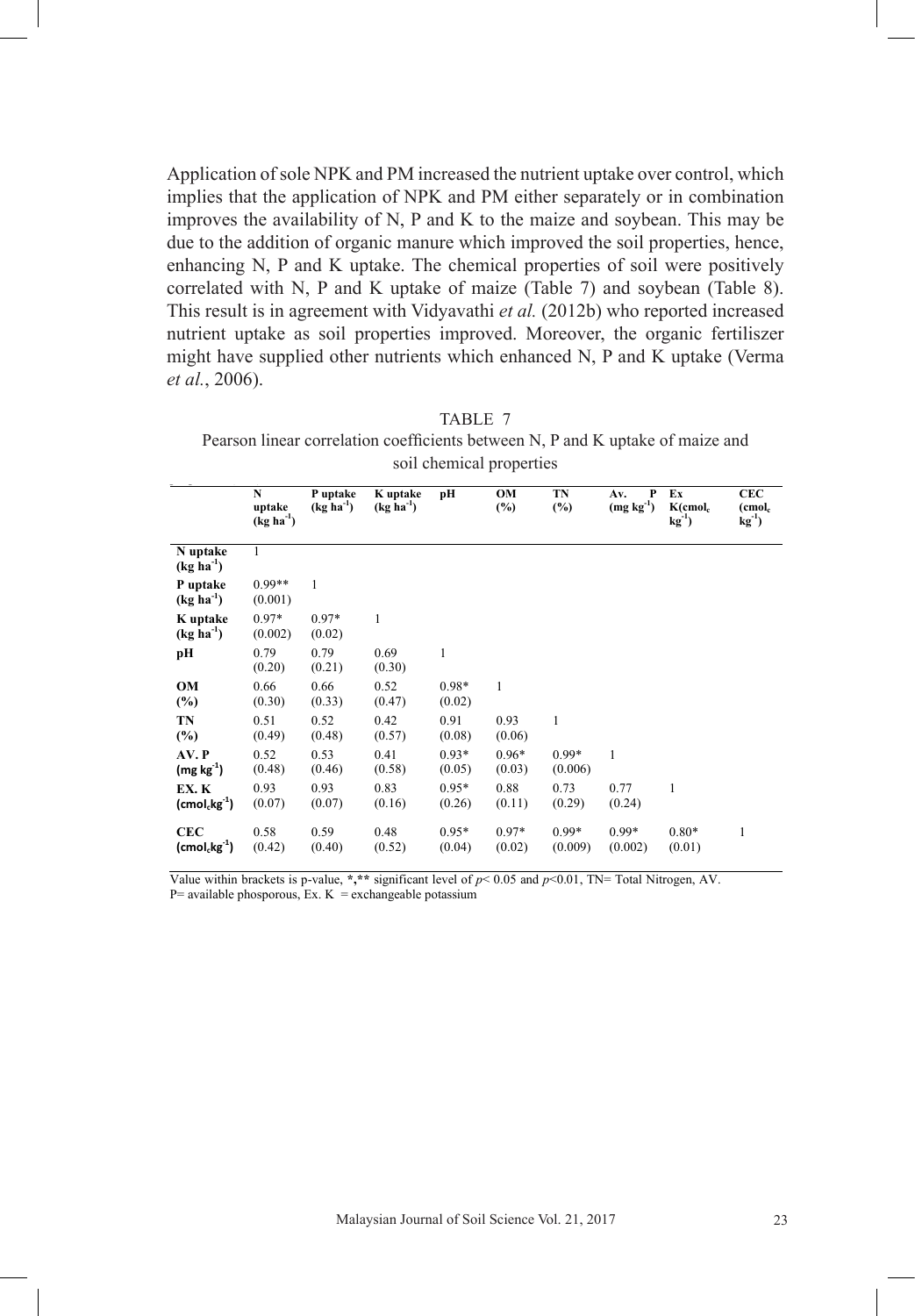TABLE 8 Pearson linear correlation coefficients between N, P and K uptake of soybean and soil chemical properties

|                                             | N<br>uptake<br>(kg ha | P uptake<br>$(kg ha-1)$ | K uptake<br>$(kg ha-1)$ | pН                | OM<br>$(\%)$       | TN<br>$(\%)$       | P<br>Av.<br>kg<br>(mg | Ex<br>$K$ (cmol <sub>c</sub> k<br>$g^{-1}$ | <b>CEC</b><br>(cmol <sub>c</sub><br>$kg^{-1}$ |
|---------------------------------------------|-----------------------|-------------------------|-------------------------|-------------------|--------------------|--------------------|-----------------------|--------------------------------------------|-----------------------------------------------|
| N uptake<br>$(kg ha-1)$                     | 1                     |                         |                         |                   |                    |                    |                       |                                            |                                               |
| P uptake<br>$(kg ha-1)$                     | $0.99**$<br>(0.0005)  | 1                       |                         |                   |                    |                    |                       |                                            |                                               |
| K uptake<br>$(kg ha-1)$                     | $0.99*$<br>(0.02)     | $0.99*$<br>(0.02)       | 1                       |                   |                    |                    |                       |                                            |                                               |
| pН                                          | 0.79<br>(0.20)        | 0.84<br>(0.20)          | 0.82<br>(0.31)          | $\mathbf{1}$      |                    |                    |                       |                                            |                                               |
| OМ<br>$(\%)$                                | 0.64<br>(0.34)        | 0.71<br>(0.33)          | 0.68<br>(0.48)          | 0.98*<br>(0.02)   | 1                  |                    |                       |                                            |                                               |
| TN<br>$(\%)$                                | 0.58<br>(0.49)        | 0.61<br>(0.46)          | 0.62<br>(0.58)          | 0.91<br>(0.08)    | 0.93<br>(0.06)     | 1                  |                       |                                            |                                               |
| AV. P<br>$(mg kg-1)$                        | 0.56<br>(0.48)        | 0.61<br>(0.47)          | 0.60<br>(0.59)          | 0.93<br>(0.07)    | $0.96*$<br>(0.03)  | $0.99*$<br>(0.006) | 1                     |                                            |                                               |
| EX. K<br>$(\text{cmol}_c$ $\text{kg}^{-1})$ | 0.88<br>(0.07)        | 0.93<br>(0.07)          | 0.90<br>(0.16)          | $0.95*$<br>(0.05) | 0.88<br>(0.11)     | 0.73<br>(0.27)     | 0.76<br>(0.26)        | 1                                          |                                               |
| <b>CEC</b><br>$(cmol_ckg^{-1})$             | 0.62<br>(0.42)        | 0.66<br>(0.40)          | 0.66<br>(0.52)          | $0.95*$<br>(0.04) | $0.97*$<br>(0.002) | $0.99*$<br>(0.009) | $0.99*$<br>(0.002)    | $0.80*$<br>0.05                            | 1                                             |

Value in the brackets is p–value,  $\star$ , $\star$ \* significant level of p< 0.05 and p<0.01. TN= Total Nitrogen, AV. P= available phosporous,  $Ex.K = exchangeable potassium$ 

# **CONCLUSIONS**

Application of  $50\%$  NPK +  $50\%$  PM and  $100\%$  PM improved soil chemical properties and nutrient uptake of maize and soybean. Soil OM, total N, available P and CEC were high in sole soybean and intercropping with maize. Intercropping reduced nutrient uptake of soybean but had no significant effect on nutrient uptake of maize. Therefore an integrated soil fertility management, specifically, the combined application of PM with inorganic fertiliszer and intercropping soybean with maize can increase pH, OM, and soil nutrient availability in comparison with monocropped maize with 100% inorganic fertiliser. In addition this practice can result in a reduced cost of production.

# **ACKNOWLEDGMENTS**

The author is grateful to Organization for Women in Science for the Developing World (OWSD), Swedish International Development Cooperation Agency (SIDA) and Universiti Putra Malaysia (UPM), for sponsoring the study.

# **REFERENCES**

Adekayode, F. O. ,and M.O. Ogunkoya. 2011. Comparative effects of organic compost and NPK fertilizer on soil fertility, yield and quality of amaranth in Southwest Nigeria. *International Journal of Biological and Chemical Sciences.* 5(2): 490-499.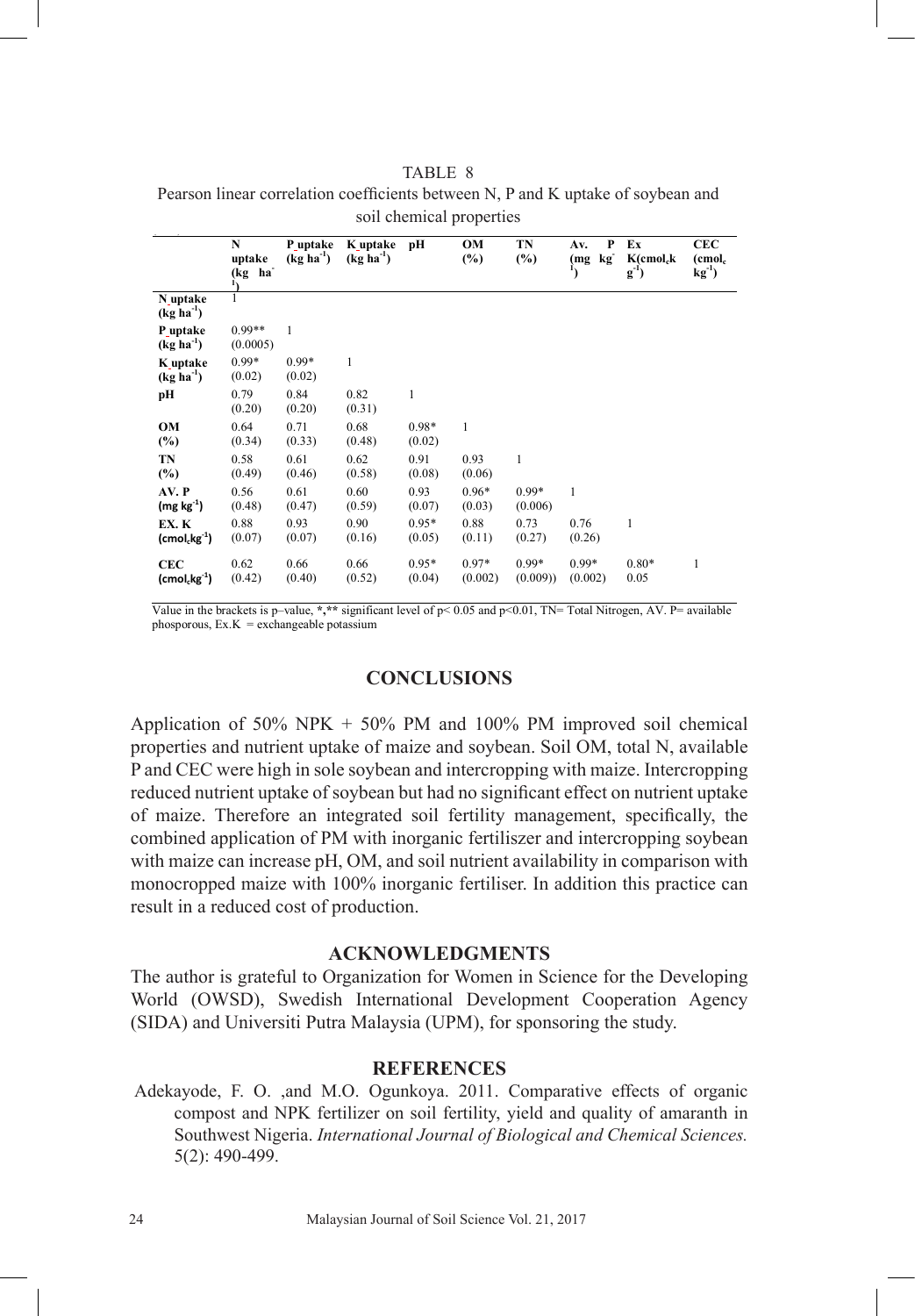- Adeniyan, O., and S. Ojeniyi. 2005. Comparative effectiveness of different levels of poultry manure with NPK fertilizer on residual soil fertility, nutrient uptake and yield of maize. *Moor Journal of Agricultural Research*. 4(2): 191-197.
- Ahmad, W., Z. Shah, F. Khan, S. Ali, and W. Malik. 2013. Maize yield and soil properties as influenced by integrated use of organic, inorganic and biofertilizers in a low fertility soil. *Soil and Environment*. 32(2): 121-129.
- Ali, A., N. B. Ibrahim, and M. Usman. 2015. Yield of maize-soybean intercrop and soil properties as influenced by fertilizer in the Southern Guinea Savanna Zone of Nigeria. *International Journal of Scientific and Research Publications*. 5(7): 1-8.
- Amoah, A. A, S. Miyagawa, and N. Kawakubo. 2012. Effect of supplementing inorganic fertilizer with organicfertilizer on growth and yield of rice-cowpea mixed crop. *Plant Production Science.* 15 (2): 109-117.
- Amusan, A. O., M. T. Adetunji, J. O. Azeez, and J. G. Bodunde. 2011. Effect of the integrated use of legume residue, poultry manure and inorganic fertilizers on maize yield, nutrient uptake and soil properties. *Nutrient Cycling in Agroecosystems*. 90(3): 321-330.
- AOAC, 1995. *Official Methods of Analysis*, (16th Ed). P. Cuniff, (Ed.), AOAC International, Washington DC.
- Ayeni, L.S.,and M.T. Adetunji. 2010. Integrated application of poultry manure and mineral fertilizer on soil chemical properties, nutrient uptake, yield and growth components of maize. *Nature and Science*. 8(1): 60-67.
- Bationo, A. (Ed.). 2007. *Advances in Integrated Soil Fertility Management in sub-Saharan Africa: Challenges and Opportunities: Challenges and Opportunities*. Netherlands: Springer..
- Boateng, S. A., J. Zickermann, and M. Kornahrens. 2006. Poultry manure effect on growth and yield of maize. *West African Journal of Applied Ecology*. 9(1): 12- 18.
- Bray, R.H., and L.T. Kurtz. 1945. Determination of total, organic and available forms of phosphorus in soils. *Soil Science*. 59: 39-45.
- Bronick, C. J., and R. Lal. 2005. Soil structure and management: a review. *Geoderma.*  124 (1): 3-22.
- Chapman, H.D. 1965. Cation exchange capacity by ammonium saturation,. pp. 891- 901. In: *Method of Soil Analysis*, ed. C.A. Black, L.E. Ensminger and F.E. Clark. American Society of Agronomy,. Madison Wisconsin, USA.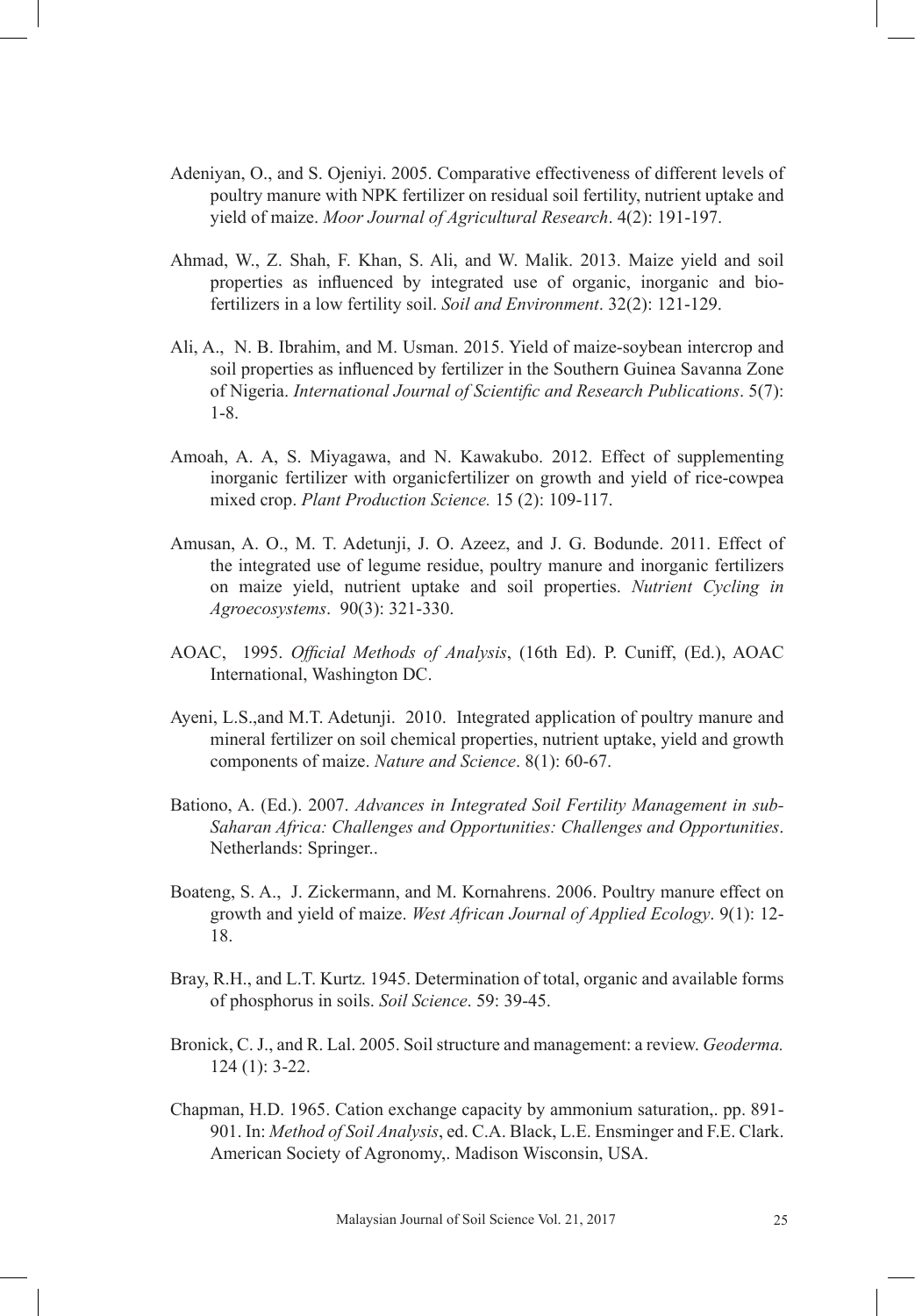- CIMMYT. (2013). Maize CRP Annual Report for the Consortium and the Fund Council Research Program on Maize Mexico: CGIAR.(not cited in text)
- Datt, N., Y.P. Dubey, and R. Chaudhary. 2013. Studies on impact of organic, inorganic and integrated use of nutrients on symbiotic parameters, yield, quality of Frenchbean (*Phaseolus vulgaris* L.) vis-à-vis soil properties of an acid Alfisol. *African Journal of Agricultural Research*. 8(22): 2645-2654.
- Day, P. R. 1965. Particle fractionation and particle-size analysis. In: Methods of Soil Analysis, ed. C. A. Black. *Agronomy.* 9: 545-567.
- Dekisissa, T. I Short, and J. Allen. 2008. Effect of soil amendment with compost on growth and water use efficiency of Amarnnath. In: *Proc. of the UCOWR/ NIWR Annual Conf.: Int Water Res.: Challenges for the 21st Century and Water Resources Education,* July 22-24, 2008, Durham, NC.
- Dubey, P., C. Pandey, S. Shakoor, A. Khanday, and G. Mishra. 2012. Effect of integrated fertilization on nutrient uptake, protein content and yield of fenugreek. *International Journal of Food, Agriculture and Veterinary Sciences.* 2(1): 1-12.
- Islam, M. R., M.A.H. Chowdhury, B.K. Saha, and M.M. Hasan 2013. Integrated fertilization on soil fertility, growth and yield of tomato. *J. Bangladesh Agril. Univ.* 11(1):33–40.
- Jimenez, R.R., and J.K. Ladho. 1993 Automated elemental analysis: A rapid and reliable but expensive measurement of total carbon and nitrogen in plant and soil samples. *Communications in Soil Science and Plant Analysis*. 24 (15–16): 1897–1924.
- Khan, M.A., J. Chen, Q. Li, W. Zhang, L. Wu, Z. Li, and W. Lin. 2014. Effect of interspecific root interaction on soil nutrition, enzymatic activity and rhizosphere biology in maize/peanut intercropping system. *Pak. J. Agri. Sci.* 51(2): 395-406.
- Knight, R. 2012. *Linking Research and Marketing Opportunities for Pulses in the 21st Century: Proceedings of the Third International Food Legumes Research Conference* (Vol. 34): Springer Science & Business Media.(not cited in text???)
- Masaka, J., J. Nyamangara, and M. Wuta., 2015. Effect of inorganic and organic fertilizer application on nitrate leaching in wetland soil under field tomato (*Lycopersicon esculentum*) and Leaf Rape (*Brassica napus*). *Agricultural Research*, 4(1): 63-75.
- Matusso, J.M.M., J.N. Mugwe and M. Mucheru-Muna. 2013. Effects of different maize (*Zea mays* L.) soybean (*Glycine max* (L.) Merrill) intercropping patterns on yields and land equivalent ratio. *Journal of Cereals and Oilseeds*. 4(4): 48-57.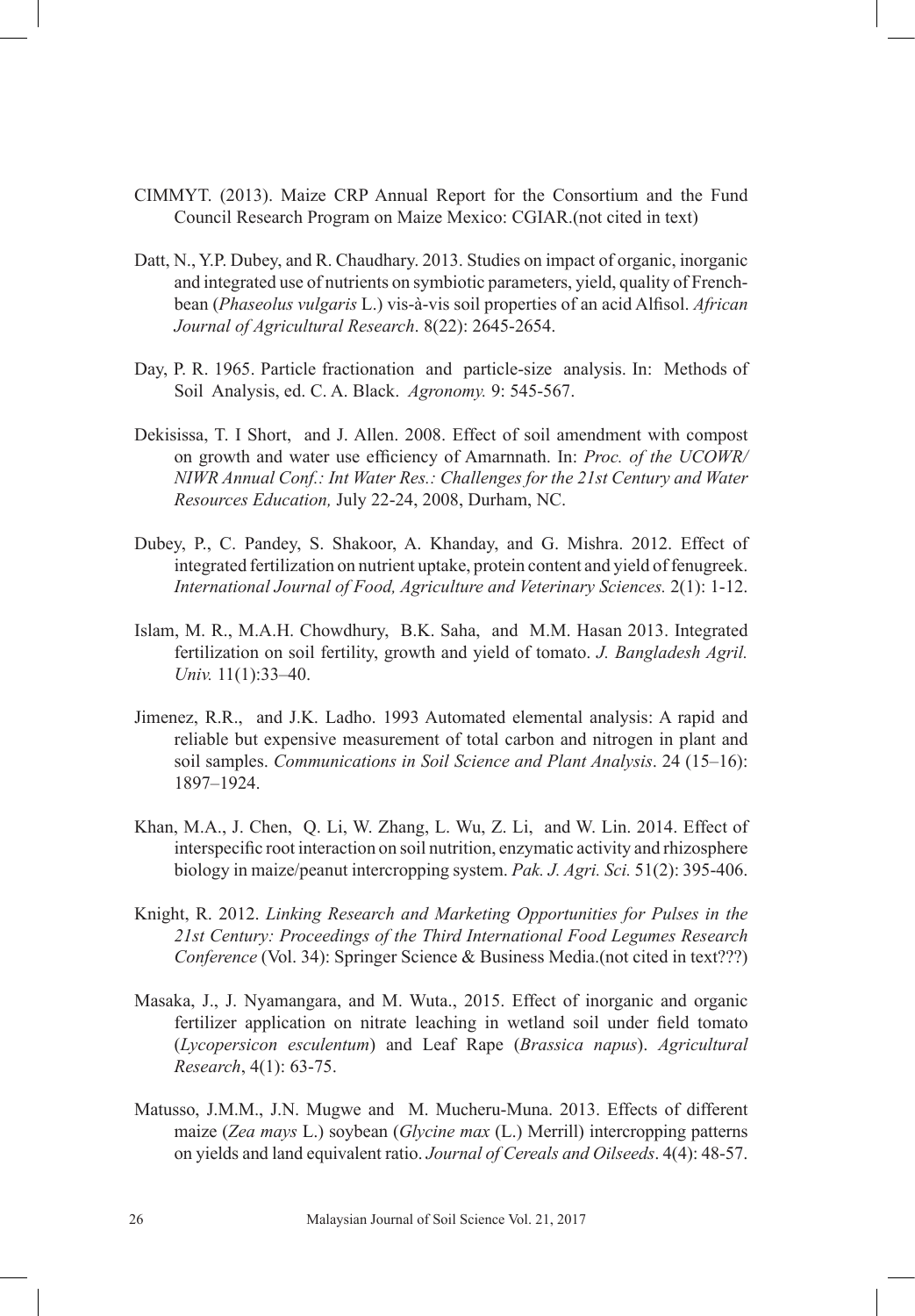- Matusso, J.M.M. J.N. Mugwe ,and M. Mucheru-Muna. 2014. Potential role of cereal-legume intercropping systems in integrated soil fertility management in smallholder farming systems of Sub-Saharan Africa. *Research Journal of Agriculture and Environmental Management*. 3(3): 162-174
- Miyazawa, K., T. Murakami, M. Takeda,and T. Murayama. 2010. Intercropping green manure crops effects on rooting patterns. *Plant and Soil*. 331(1-2):, 231-239.
- Negassa, W. F. Getaneh, A. Deressa and B. Dinsa. 2007. *Integrated use of organic and inorganic fertilizers for maize production. Utilization of diversity in land use systems: Sustainable and organic approaches to meet human needs*. A paper presented on Tropentag, October 9 - 11, Witzenhausen.
- Palm, C. A., R. J. Myers, and S. M. Nandwa. 1997. Combined use of organic and inorganic nutrient sources for soil fertility maintenance and replenishment. *Replenishing soil Fertility in Africa*, 193-217.
- Prajapat, K., A. K. Vyas, and S. Dhar. 2015. Effect of cropping systems and fertilizationpractices on growth, productivity, economics and nutrient uptake of soybean (Glycine max). *The Indian Journal of Agricultural Sciences,*. 85(9): Page nos????.
- Roy, R.N., A.Finck, G.J. Blair, and H.L.S.Tandon. 2006. Plant nutrition for food security, a guide for integrated nutrient management. *FAO Fertilizer and Plant Nutrition Bulletin* 16. FAO, Rome.
- Shashidhar, C.U., H.K. Veeranna, Y.M. Ramesh, P.R. Somashekarappa, and V. Mahantesh. 2009. Effect of different fertilisation practices on yield, economics and nutrient uptake in maize (*Zea mays* L.). *Research on Ccrops*. 10 (2): 27- 230.
- Sharma, N.K. R.J. Singh, and K. Kumar., (2012). Dry matter accumulation and nutrient uptake by wheat (*Triticuma estivum* L.) under poplar (*Populus deltoides*) Based Agroforestry System. ISRN Agronomy. 1212: 1-7.
- Tagoe, S.O., T. Horiuchi, and T. Matsui. 2008. Effects of carbonized and dried chicken manures on the growth, yield, and N content of soybean. *Plant and Soil*. 306 (1-2): 211-220.
- Tesfa, B., D. Tolessa,G. Setegn, T. Tamado, G. Negash, and W. Tenaw. 2001. *Development of Appropriate Cropping Systems for Various Maize Producing Regions of Ethiopia*. Second National Maize Workshop of Ethiopia. 12-16 November, 2001,. Addis Ababa.